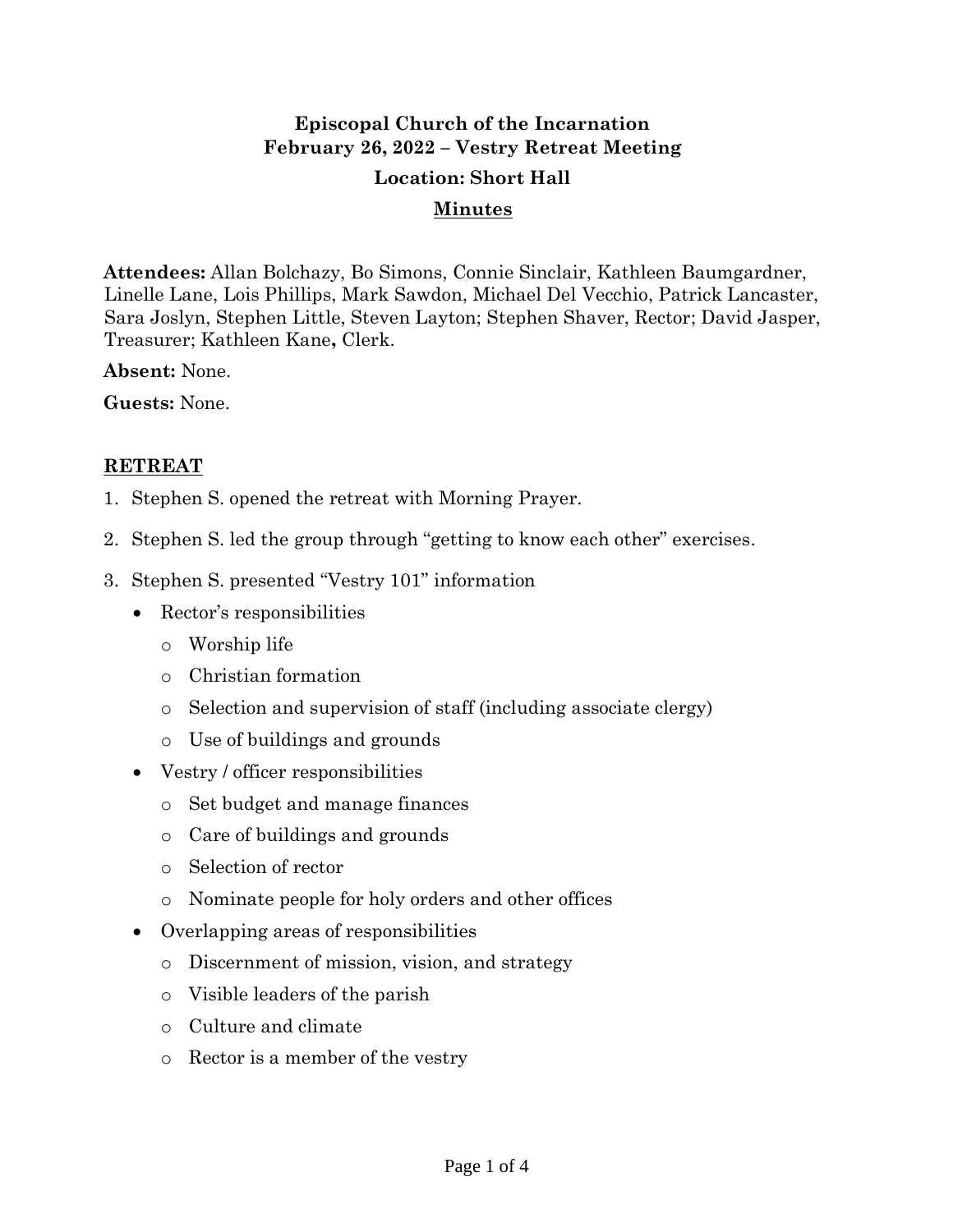- Incarnation Vestry Norms
	- o Norms for Vestry Members as Individuals

As a vestry member, you're visible as a leader in the parish. That means you have the ability to help shape the culture and climate of the parish by your actions. Some of the most fruitful things you can do are:

- Regularity of worship
- Willingness to show up at parish events
- Pledging
- Maintain a supportive, connected stance toward vestry, clergy, and staff
- o Norms for Us as a Vestry Community
	- In our decisions, we seek the highest possible degree of consensus
	- One way to work toward consensus is that for decisions other than the very simple ones, we often seek to practice a one-month DDDD ("Discuss, Discern, and Don't Decide!")
	- Any vestry member can add an item to the agenda
	- Our meetings use a flexible form of Robert's Rules of Order
	- We commit to the Discernment Pledge

#### **4. Where we've been, where we are, where we're going:**

- The vestry members discussed their impressions of our parish culture.
	- o Current culture: liberal, accepting, traditional, beautiful, intelligent, shared values, musical, family-inclusive, outreach, older congregation, sense of humor, social justice, resilient, hospitality-focused, active, caring.
	- o Wish was different: more diversity (racial, cultural), difficult history with conflict.
- Stephen S. presented an overview of highlights of Incarnation's history.
- David gave a detailed orientation on Incarnation's property and finances.

## **5. Leadership discernment:**

- Stephen S. appointed Steven Layton as Senior Warden.
- Following a thoughtful discernment process, the vestry took the following actions. *(Approved by majority vote.):*
	- o Patrick was elected as Junior Warden.
	- $\circ$  Allan was appointed to continue as chair of Buildings & Grounds Committee.
	- o Kathleen R. was appointed as chair of the Outreach Grants Committee.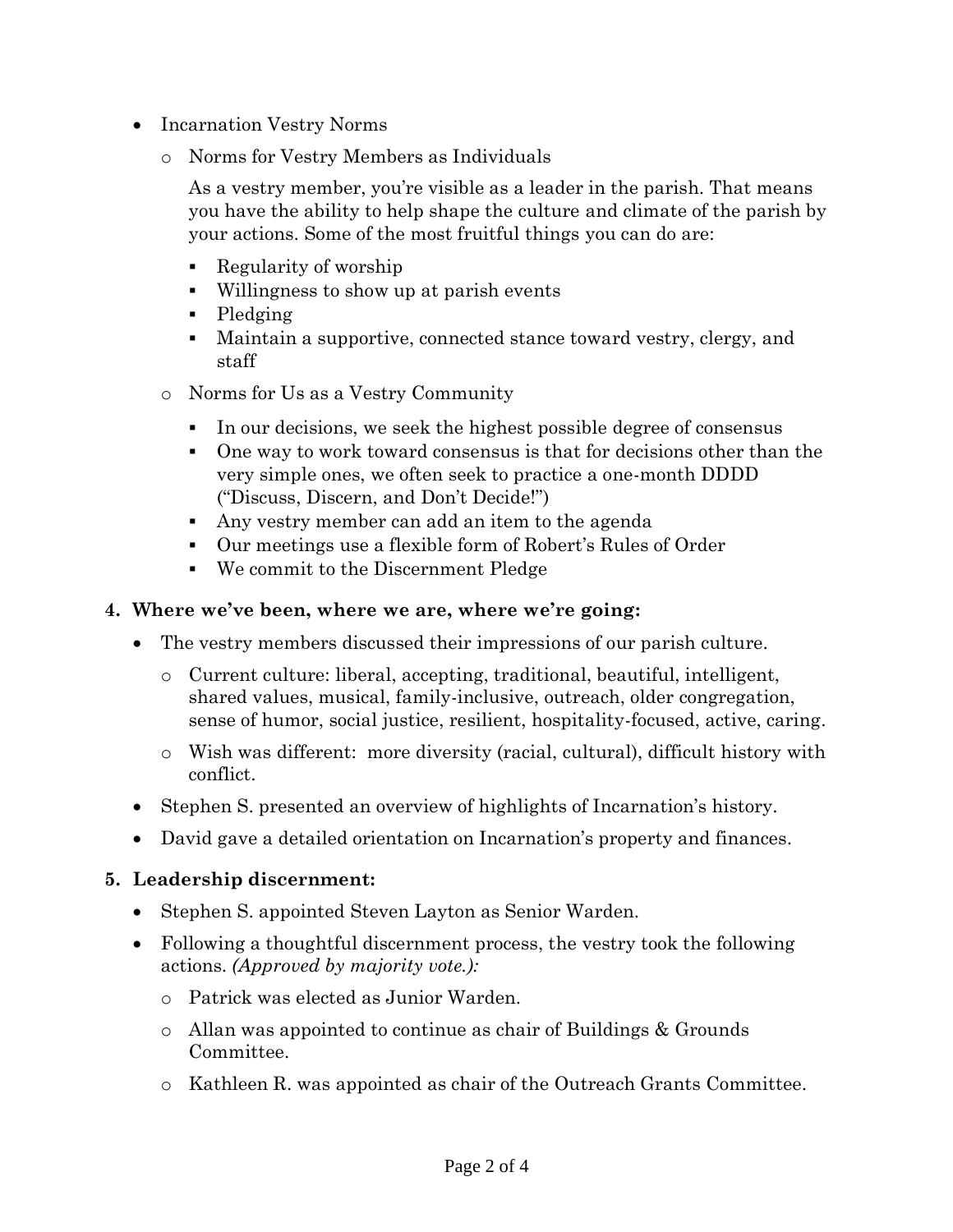- o Mark was appointed as chair of the Development Committee.
- o Lois and Stephen Little were appointed as co-chaplains.
- o David was elected as Treasurer.
- o Kathleen K. was elected as Clerk.
- 6. **Mask Policy:** Considering the revised masking guidelines issued by the Centers for Disease Control, the vestry discussed options for revisions to the masking policy for church services and events. No strong consensus for any one option emerged among the vestry. Stephen and wardens will meet Wednesday and make a decision on next steps.
- 7. **Walking tour of Incarnation's campus:** David led the vestry members on an informative tour of the church buildings.

# **BUSINESS MEETING**

- 8. **Approval of January Minute**s: Minutes of the January 25, 2022 vestry meeting were approved as written. *(Approved by majority vote.)*
- 9. **Approval of 2021 parochial report**: The vestry approved the 2021 Parochial Report as written. *(Approved by majority vote.)*
- 10. **Approval of new signers' resolution:** The vestry approved a new corporate resolution for signers on bank accounts. The newly elected officers were added. *(Moved: Stephen Little. Seconded: Connie. Approved unanimously.)*
- 11. **Finance Committee Appointment:** The vestry voted to approve Karen Schneider as a new Finance Committee member. *(Moved: Steven Layton. Seconded: Connie. Approved unanimously.)*
- 12. **Cash Reserve Policy:** David presented, and the vestry approved, the Finance Committee's recommendation of a policy for holding of cash reserves:
	- Hold up to \$100,000 in Exchange Bank checking account
	- Hold the next \$100,000, in Schwab's SCHO (Short Term Treasury ETF)

- Hold amounts above that in Schwab's SCHP (Schwab's TIPS ETF) *(Approved by majority vote.)*

13. **Fiduciary Responsibility, Conflict of Interest, Gifts/Donations, Whistleblower, and Confidentiality Policies:** David presented draft Fiduciary Responsibility, Conflict of Interest, Gifts/Donations, Whistleblower, and Confidentiality policies. These five policies were adapted from templates provided by the Diocese and were previously presented to the vestry for a first review at their January 25, 2022 meeting. After discussion, the vestry voted to